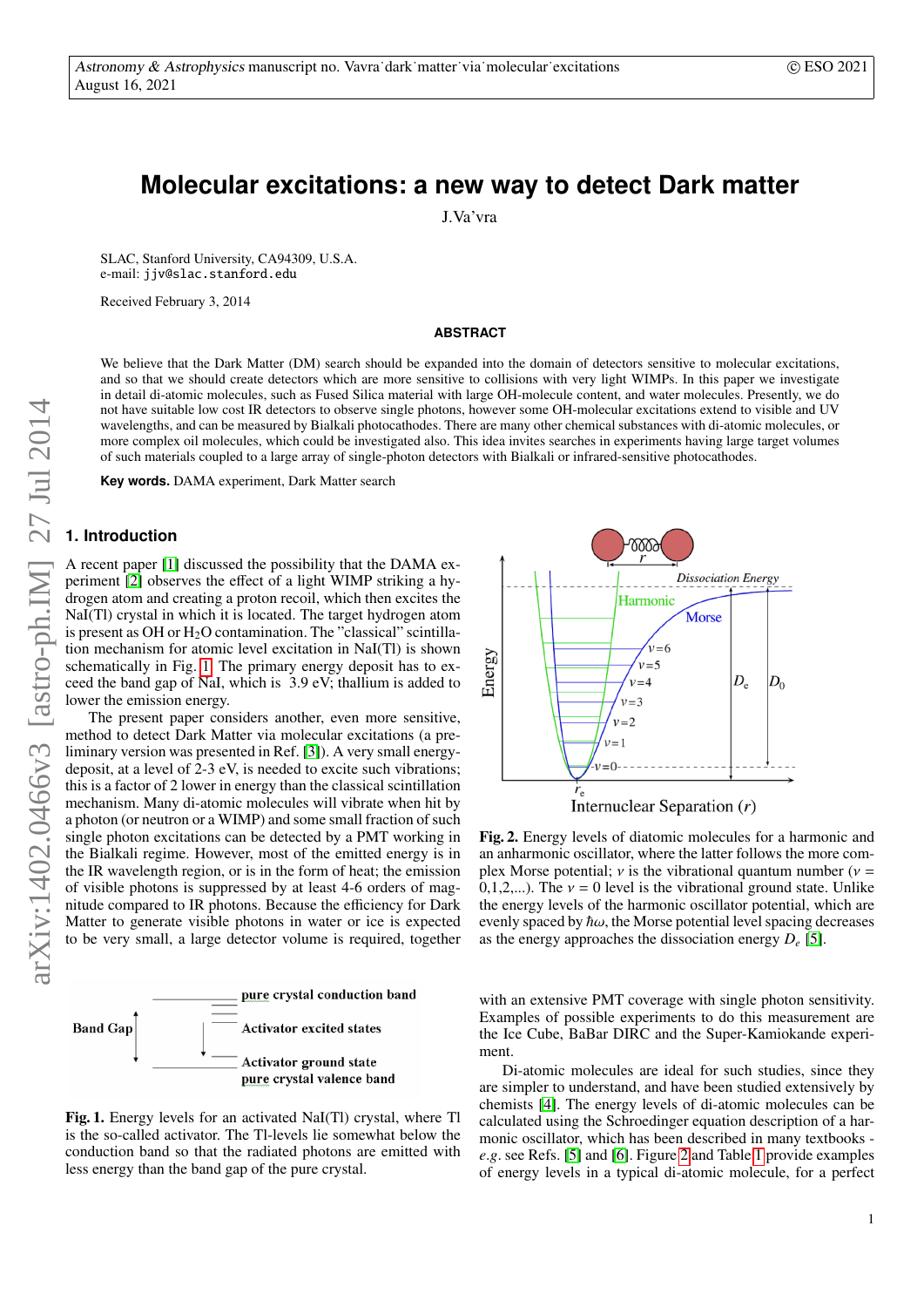<span id="page-1-0"></span>Table 1. A simple calculation of the transition wavelength for several frequency overtones of the OH-radicals. The last two modes correspond to visible wavelengths. Higher modes can reach the UV regime [\[6\]](#page-3-5).

| OH-band identity | <b>Transition</b>  | Calculated wavelength [nm] |
|------------------|--------------------|----------------------------|
| ${\nu}_1$        | $() \rightarrow 1$ | 2803                       |
| $2v_1$           | $0 \rightarrow 2$  | 1436                       |
| $3v_1$           | $0 \rightarrow 3$  | 980                        |
| $4v_1$           | $0 \rightarrow 4$  | 755                        |
| ٢ν.              | $0 \rightarrow 5$  | 619.5                      |



<span id="page-1-1"></span>Fig. 3. A schematic picture of WIMP-scattering excitation of energy levels in the OH-molecule, with subsequent de-excitation via fluorescent photons at either ∼282 nm or ∼310 nm.

harmonic oscillator, and for an anharmonic oscillator following the Morse potential [\[5\]](#page-3-3). The most significant difference between the two potentials is a transition selection rule. The harmonic oscillator allows only transitions obeying  $\Delta v = \pm 1$ . In contrast, the anharmonic oscillator allows the transitions  $\Delta v = \pm 1, \pm 2,$  $\pm 3$ , etc. These transitions,  $v_1$ ,  $2v_1$ ,  $3v_1$ , etc., are called overtones. We see that although the fundamental mode corresponds to an IR wavelength, the higher overtones correspond to visible or even UV wavelengths. This can provide a path to detection using Bialkali photocathode-based PMTs; single-photon IR-sensitive detectors are more difficult to utilize at present for this purpose.

We note that the OH-molecule has been studied extensively by many chemists using laser-induced fluorescence. An example of such a fluorescence measurement is the OH-molecule excitation by a 282 nm dye laser, followed by the observation of the 310 nm wavelength with a PMT with a notch filter [\[7\]](#page-3-6). This method was used to determine traces of OH-radicals in the atmosphere [\[8\]](#page-3-7). Figure [3](#page-1-1) shows schematically how WIMP scattering could excite energy levels in the OH-molecule, with a subsequent de-excitation via fluorescent photons at either ∼282 nm or ∼310 nm.

However, the picture outlined above is too simplistic, since the actual energy levels can be affected by the substance in which the OH-radical is located. In this paper we discuss the example of Fused Silica loaded with OH-molecules. Fused Silica is a good example because it has been investigated previously in great detail. It is an ideal material in which to study the effects of the OH-molecular presence, because the basic material is very



<span id="page-1-2"></span>Fig. 4. Attenuation spectra of wet (F100) and dry (F300) Fused Silica short-bulk samples. Each sample is too short (20 cm) to be sensitive to higher harmonic modes [\[9\]](#page-3-8).

pure. In addition, Fused Silica can be prepared in the form of long fibers, which allows the accurate measurement of absorption resonances by using a monochromator. The next chapter will deal with this material in more detail.

Although Fused Silica is a well-understood material, pure water is even better understood. We have looked into its molecular vibration response also.

#### **2. OH-molecular vibrations in Fused Silica**

Reference [\[9\]](#page-3-8) investigated IR absorption in wet and dry Fused Silica. Wet Fused Silica contains a large quantity of OHmolecules. In contrast, the dry Fused Silica has almost no OHcontent and a minimum of other impurities, so that it is useful for fiber applications operating in the IR regime. The OH content is due to the presence of some moisture or hydrogen in the manufacturing process, which results in hydroxyl groups chemically bonded to the silica molecular network (SiOH). This hydroxyl (OH) affects the optical properties of silica due to the fundamental OH-absorption band with  $v_3 = 2.72 \mu m$ , the corresponding overtones, and the combination modes with the  $SiO<sub>4</sub>$  tetrahedron vibration. The OH content of the dry Fused Silica was 0.2 ppm (designated as F300), and the OH-content of the wet Fused Silica was about 700 ppm (designated as F100). Figure [4](#page-1-2) shows the absorption measurements for both types of Fused Silica in shortbulk samples. The spectrum of the wet silica is affected by the fundamental mode  $v_3$ , the overtones  $2v_3$ ,  $3v_3$ , and a few combination modes. Higher overtones,  $n v_3$ , were not observed because the sample was only 20 cm in length. However, the fundamental  $v_3$  frequency was observed in the wet sample. The dry sample does not exhibit major absorption peaks.

Figure [5](#page-2-0) shows the absorption fiber spectra in the lower wavelength region using fibers 1km in length. The wet silica spectrum is a good example of the principal pattern spectral positions and relative intensities of the OH-bands. Each of the overtones at 724 nm, 943 nm and 1383 nm is accompanied by two less-intense combination modes located on the short wavelength tail of the corresponding overtone absorption band. The basic attenuation is almost entirely governed by Rayleigh scattering. This is the reason why the experiment measures only the seventh overtone  $7v_3$ .

Table [2](#page-2-1) shows the measured OH-absorption bands in wet Fused Silica (F100), starting with the fundamental mode  $v_3$ and going all the way up to the seventh OH-overtone at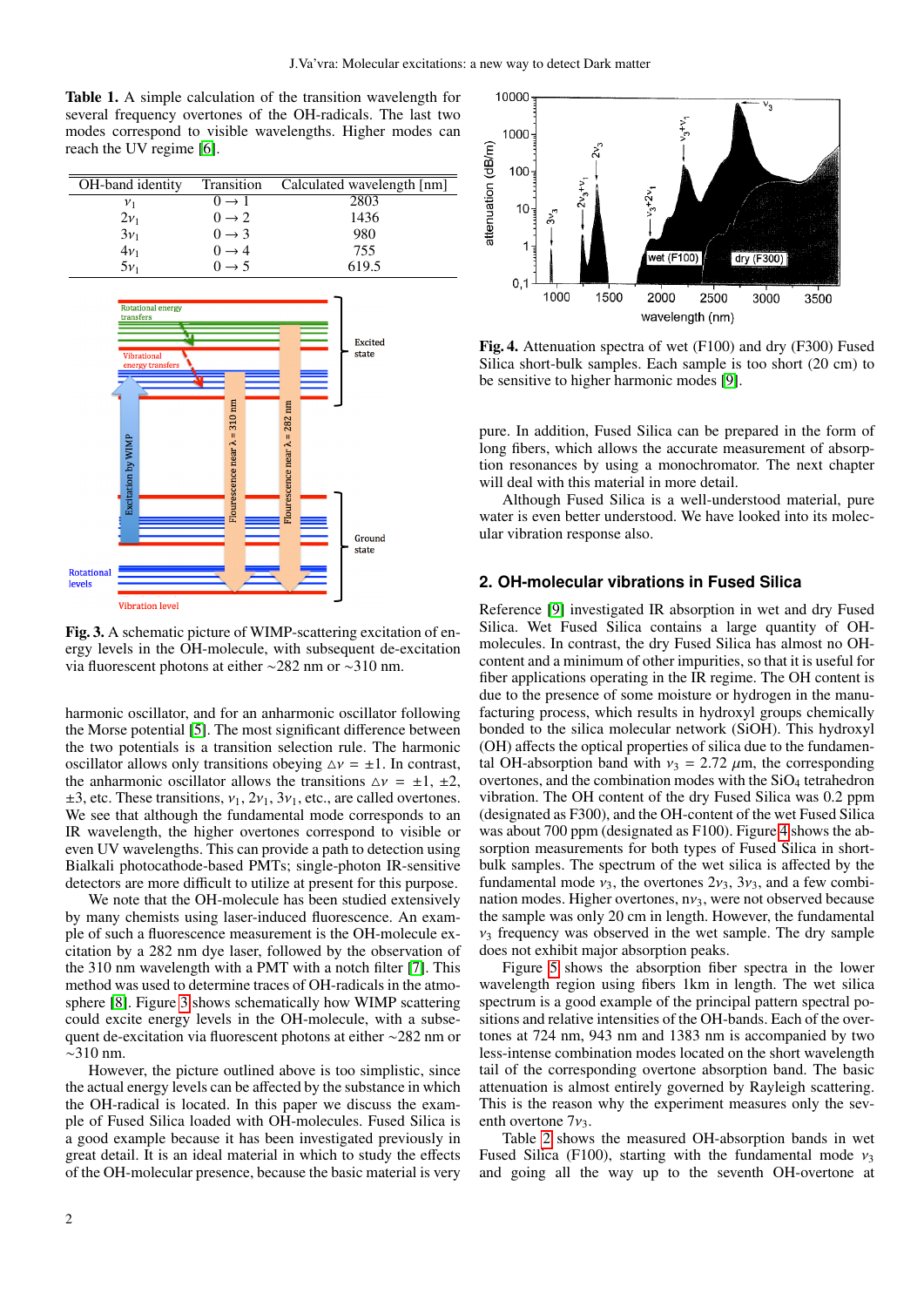

<span id="page-2-0"></span>Fig. 5. Attenuation spectra of wet (F100) and dry (F300) silica core fibers, each about 1 km-long. At lower wavelength the attenuation is dominated by Rayleigh scattering, which probably prevents the measurement of even higher overtone modes. The parameter  $v_3$  corresponds to the OH-molecule fundamental mode, and the parameter  $v_1$  to the SiO<sub>4</sub> tetrahedron vibration fundamental mode [\[9\]](#page-3-8).

<span id="page-2-1"></span>Table 2. Measured OH absorption bands in wet Fused Silica (F100), starting with the fundamental mode,  $v_3$ , and going all the way up to the seventh OH-overtone at  $7v_3 = 444$  nm. The error on the wavelength measurement is  $\pm 1$ nm [\[9\]](#page-3-8).

| Measured wavelength [nm] |
|--------------------------|
| 2722                     |
| 2212                     |
| 1894                     |
| 1383                     |
| 1246                     |
| 1139                     |
| 943                      |
| 825                      |
| 724                      |
| 685                      |
| 651                      |
| 593                      |
| 566                      |
| 506                      |
| 444                      |
|                          |

 $7v_3 = 444$  nm. The Table also shows combination modes with the  $SiO<sub>4</sub>$  tetrahedron vibration  $v<sub>1</sub>$ . We note that a collision between a proton or an oxygen atom of the OH-molecule and a WIMP could excite a number of vibrations detectable by a Bialkali photocathode. We conclude that the following wavelengths fall in the reach of a Bialkali photocathode: 724, 685, 651, 593, 566, 506, and 444 nm.

## **3. OH-molecular vibrations in Pure Water and Ice**

An obvious question concerns the possibility of OH-absorption peaks in pure water. In first approximation water is remarkably transparent in the visible region. However, a detailed examination reveals the existence of absorption peaks, and that their de-excitations could be detected by a Bialkali photocathode. Figure [6](#page-2-2) shows measurements of pure water absorption peaks by the authors listed in Ref. [\[10\]](#page-3-9). These absorption peaks are well understood in terms of molecular vibration modes of the water molecule. We conclude that the following wavelengths fall in the



<span id="page-2-2"></span>Fig. 6. Comparison of various measurements of absorption in pure water in the visible wavelength region [\[10\]](#page-3-9).



<span id="page-2-3"></span>Fig. 7. Absorption spectrum (attenuation coefficient vs. wavelength) of liquid water, atmospheric water vapor and ice between 667 nm and 2000 nm [\[11\]](#page-3-10).

reach of a Bialkali photocathode: 742, 662, 605, 550, 514, 473, 449, 418 and 401 nm.

Figures [7](#page-2-3) and [8](#page-3-11) show the photon absorption coefficient as a function of wavelength in liquid water, atmospheric water vapor and ice over a wide wavelength range [\[10\]](#page-3-9),[\[11\]](#page-3-10),[\[12\]](#page-3-12). Although absorption peaks are more clear at longer wavelengths, the medium transmission gets smaller. For example, the deep polar ice has a very long transmission in visible range (λ*Abs*(450nm) <sup>∼</sup>150 meters), it is getting small at longer wavelengths (λ*Abs*(600nm) <sup>∼</sup>10 m), and very small at IR wavelengths (λ*Abs*(1000nm) <sup>∼</sup>0.1 m).

The molecular excitation by WIMPs might be different than photon excitation, as the WIMP interacts by collisions with nuclei. Closest particle to simulate the WIMP collisions are thermal neutrons. Typical spectroscopic experiments in this field mea-